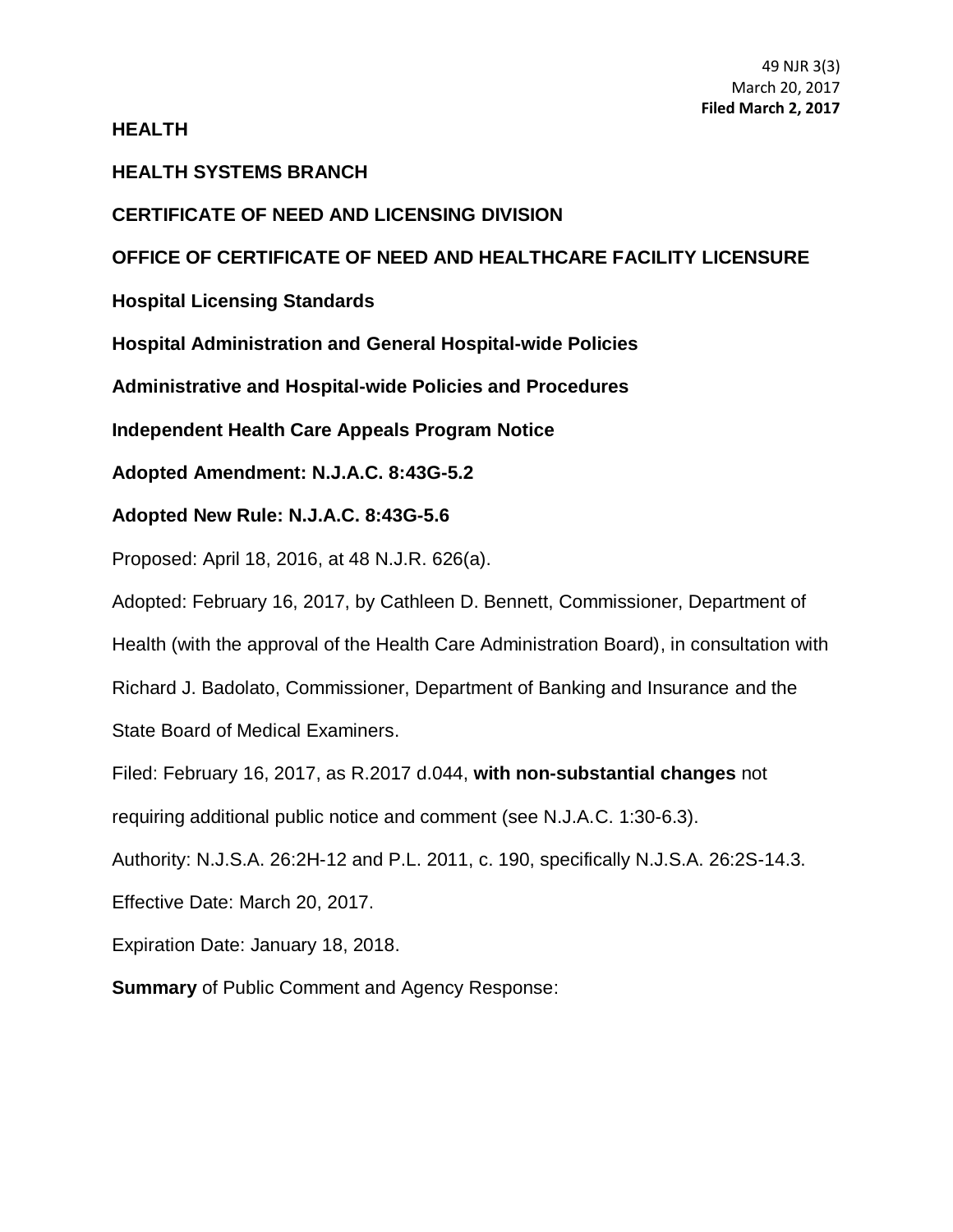The Department of Health (Department) received one comment on the notice of proposal from Theresa Edelstein, Vice President, Post-Acute Care and Special Initiatives, New Jersey Hospital Association, Princeton, NJ.

1. COMMENT: The commenter "appreciates the opportunity to comment on proposed amendments and new rules at N.J.A.C. 8:43G that increase public awareness of the Independent Health Care Appeals [(IHCA)] Program," and states that the entity the commenter represents, "and its member hospitals have long supported consumer education, which is essential to providing appropriate and high-quality healthcare. Our hospitals believe that consumers need to understand all aspects of their health insurance benefits, and knowledge of their right to appeal a plan's decision regarding benefits is key to ensuring that consumers receive the care they have a right to as a subscriber. For that reason, [the commenter supports] the Department['s] efforts to ensure policies and procedures are in place to ensure that consumers have opportunities to be advised of their appeal rights."

RESPONSE: The Department acknowledges the commenter's support of the proposed amendment and new rule.

2. COMMENT: With respect to the proposed amendment at N.J.A.C. 8:43G-5.2(a), the commenter recognizes "the need to ensure that appropriate hospital staff are available to provide information on the [IHCA Program] process; however, … the most appropriate staff should be restricted to those that are directly involved with billing and providing financial counseling as well as patient advocacy. As the rule is currently proposed, direct care providers could potentially mean any number of providers in the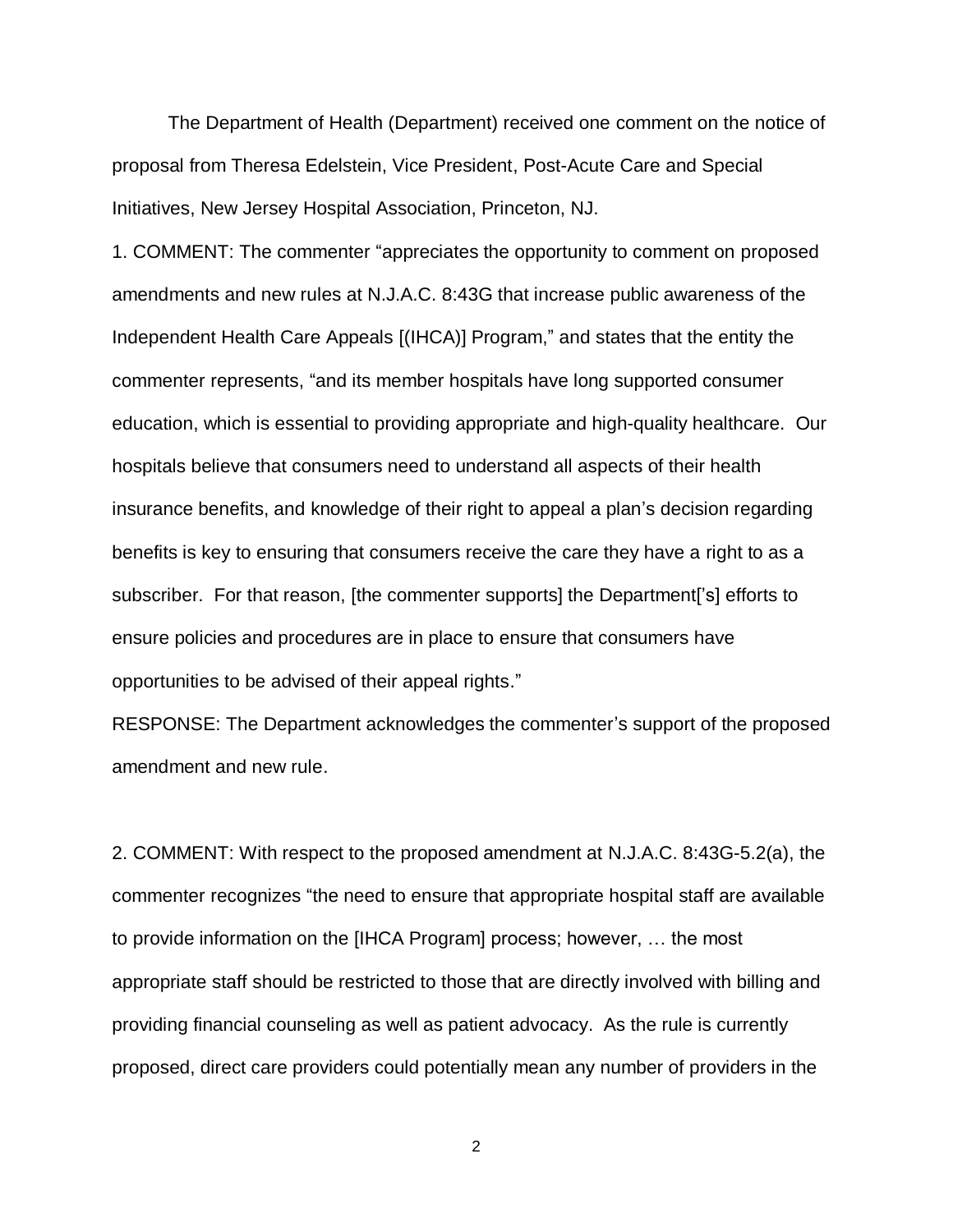hospital setting from respiratory therapists to patient care assistants." The commenter is "concerned not only that it would be administratively burdensome to train hospital employees to respond to questions about the [IHCA Program] but additionally, would exponentially increase the risk of misinformation being provided." The commenter states that "appealing a [carrier's] decision to deny care is a three-stage process which ends with accessing the [IHCA Program]. A patient can only access [the IHCA Program] after meeting the carrier's internal appeals requirements. Requiring hospitals to have policies and procedures to ensure all direct care providers can make patients aware of the IHCAP could lead to confusion for the patient concerning the steps they must follow for the appeals process. Most hospitals already have well-established practices that any questions concerning benefit issues be directed to hospital-identified personnel." The commenter suggests that, for that reason, the Department should "either allow … hospitals to develop policies and procedures that ensure the appropriate staff, as defined by the hospital, are to be educated on the IHCAP or provide a clear definition of what positions are considered direct care providers."

RESPONSE: Proposed new N.J.A.C. 8:43G-5.2(a)13 would not require hospitals to "train hospital employees to respond to questions about," or "have policies and procedures to ensure all direct care providers can make patients aware of," the IHCA Program. It would require hospitals to have policies and procedures to ensure that "appropriate hospital staff … are made aware of," and are able to provide contact information for, the IHCA Program. The ability to provide an address and/or a telephone number is practically a ministerial act that is within the skill level of almost every worker, and certainly is within the skills of those that the rule would describe as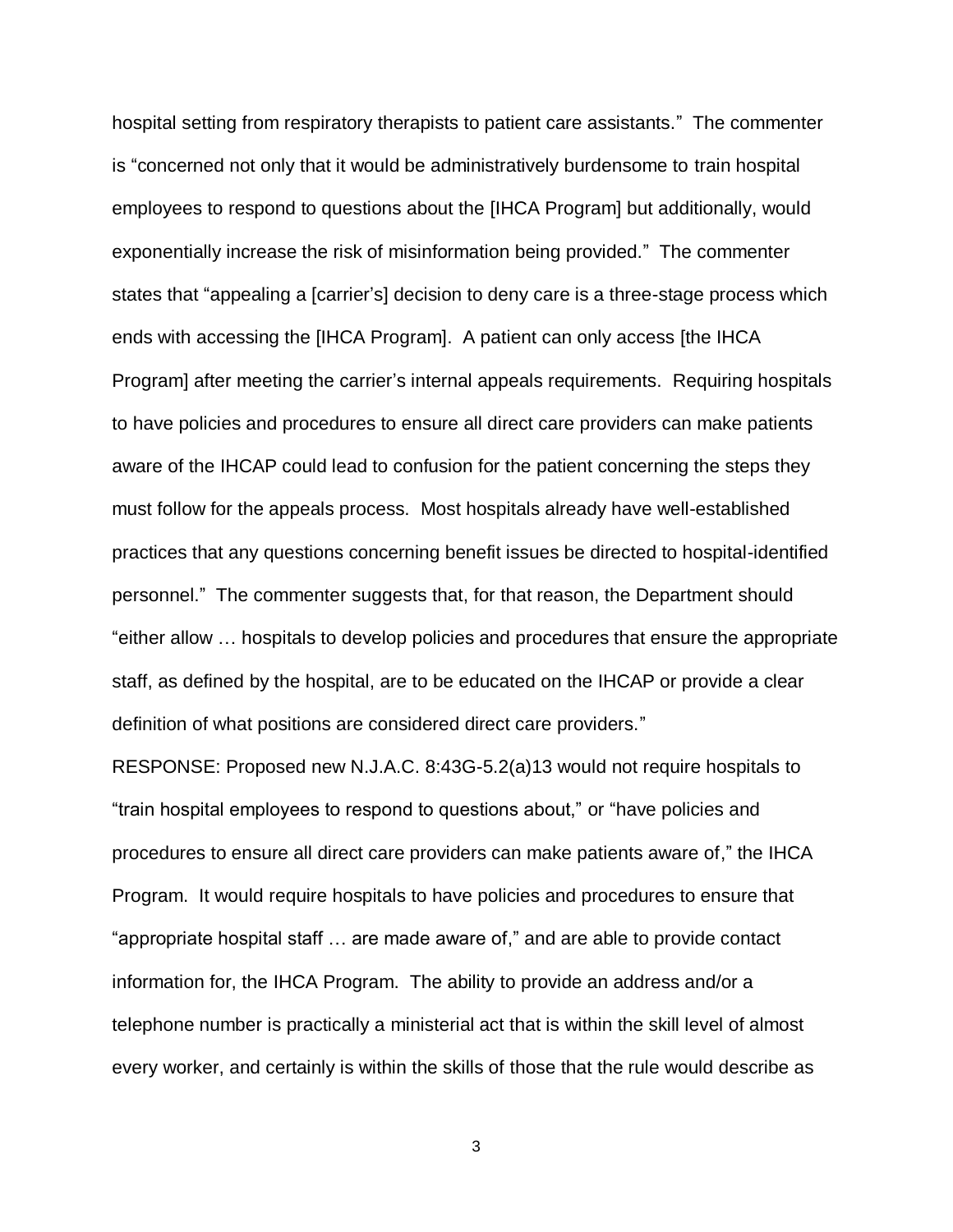"appropriate hospital staff." It would not require training in a "three-stage" appeal process or the ability to answer questions about "benefit issues."

Proposed new N.J.A.C. 8:43G-5.2(a)13 tracks the text of N.J.S.A. 26:2S-14.1 in identifying the members of hospital staff that are "appropriate hospital staff" for purposes of compliance. N.J.S.A. 26:2S-14.1 requires hospitals to "ensure that appropriate hospital staff, including all direct patient care providers, staff that are concerned with billing for hospital services or provide financial counseling to patients, and staff otherwise engaged in providing patient advocacy or patient relations services, are made aware of the program and are able to provide information to patients and their family members, or other persons on the patient's behalf, about how to contact the program." The Department is without authority to narrow the scope of the "appropriate hospital staff" that the statute requires hospitals to make "aware of the program" and "able to provide information … about how to contact the program."

Neither N.J.S.A. 26:2S-14.1 nor the proposed amendment at N.J.A.C. 8:43G-5.2 would preclude hospitals from electing to establish policies and procedures that would direct "appropriate hospital staff," once they provide IHCA Program contact information, to refer patients to "hospital-identified personnel" who are knowledgeable in "benefit issues" for additional assistance and information about the IHCA Program.

For the foregoing reasons, the Department will make no change on adoption in response to the comment.

3. COMMENT: With respect to proposed new N.J.A.C. 8:43G-5.6(b), the commenter states that "[several] provisions already exist that govern the posting of information in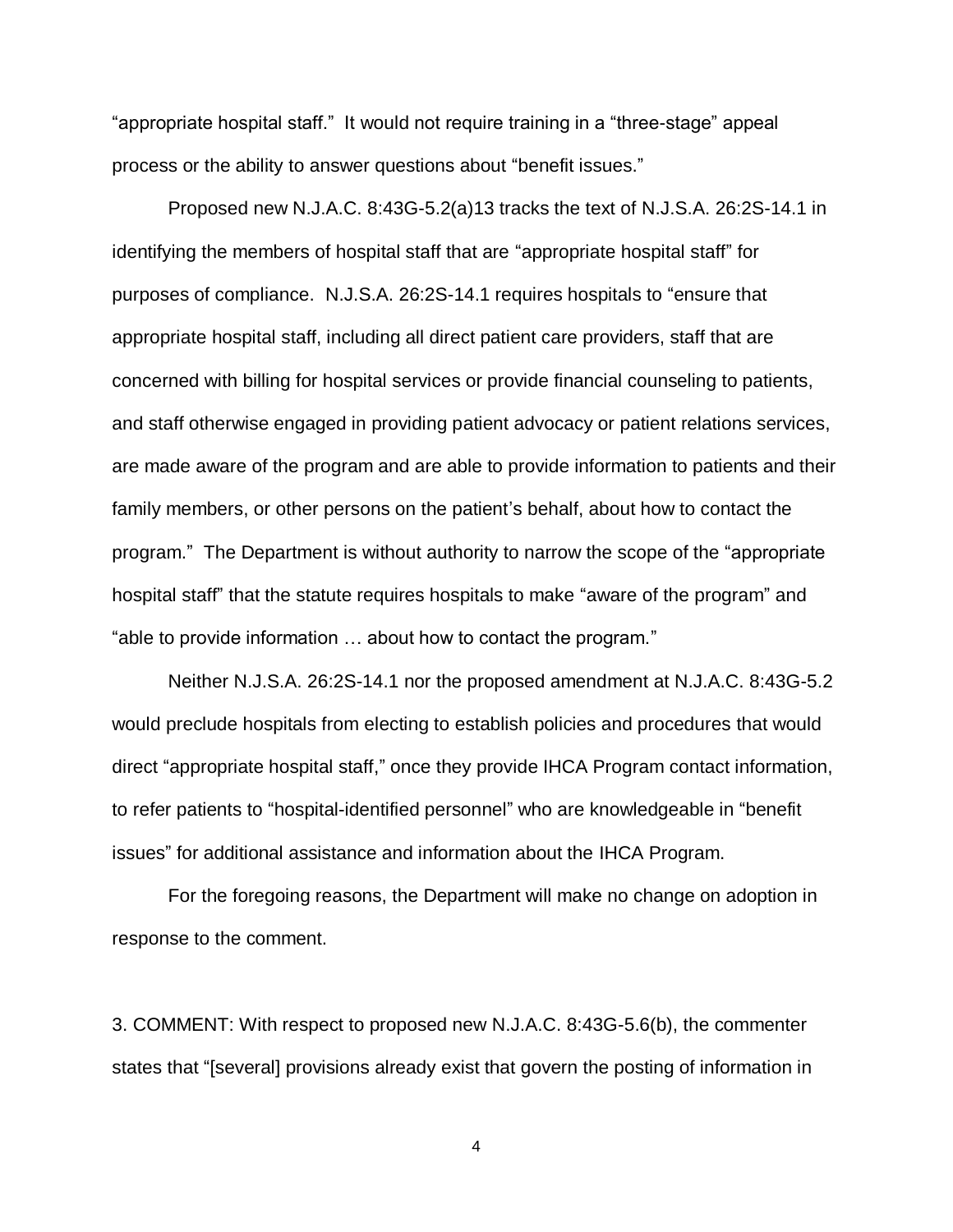languages other than English." The commenter "[supports] the need to ensure that patients are not limited from asserting their rights to appeal a health plan's determination simply because of a language barrier and agree that if the notices are provided in languages other than English they be posted as required. However, consistent with another provision that requires notices to be provided in other languages, specifically N.J.A.C. 8:43G-17A.3(h)," the commenter encourages the Department "to limit the requirement to post notices to languages that are spoken by at least 10 percent of a hospital's patients. This will ensure the notices meet the needs of the patients without overwhelming patients with a barrage of notices that may obscure their own needs."

RESPONSE: The Department agrees with the commenter's assertion that posting notices in English, and in languages other than English, when the other languages do not achieve a minimum level of prevalence among hospitals' patient communities, could overwhelm patients and their families with excessive and irrelevant information, rather than inform them of the existence of the IHCA Program, and other information that might be posted nearby.

Throughout N.J.A.C. 8:43G, the Department has established several variations on "10 percent" as a minimum standard with respect to hospital's obligations to post and/or make available certain information in languages other than English. See N.J.A.C. 8:43G-4.1(a)27 (hospital to provide summary of patient rights "in the patient's native language if 10 percent or more of the population in the hospital's service area speak that language"), 5.2(a)10 (hospitals to make available written statement of patients' rights under New Jersey law to refuse medical care and to formulate advance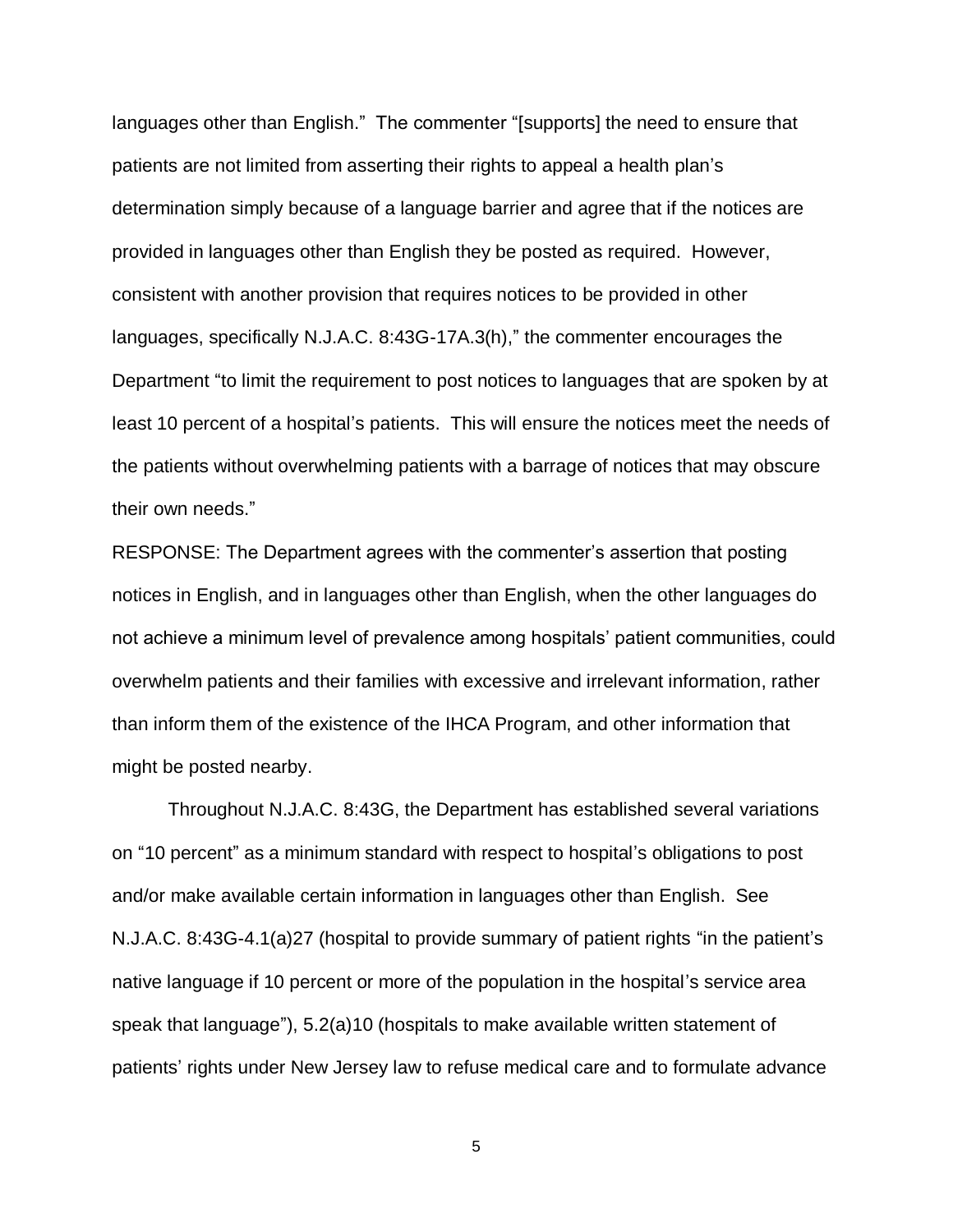directives "in any language which is spoken as the primary language by more than 10 percent of the population of the hospital's service area), 17A.3(h) (hospitals to translate into a language other than English, and post, the results of patients-to-staff counts and ratios if the other language "is the exclusive language spoken by at least 10 percent of a general hospital's patients"), and 19.2(a)10ii (hospitals that provide obstetrics services to develop and distribute printed materials about infant feeding to prenatal patients in "all languages spoken exclusively by at least 10 percent of the hospital community").

Based on the foregoing, the Department agrees with the commenter's assertion that requiring the prevalence of a language other than English being spoken among at least 10 percent of a hospital's service area, as a precondition to that hospital's obligation to post a translated IHCA Program notice, is a reasonable and generally accepted minimum standard to warrant the provision of information in that language, and in English. Therefore, for these reasons, and the reasons that the commenter identifies, the Department will make a non-substantial change on adoption at proposed new N.J.A.C. 8:43G-5.6(b) to require a general hospital to post the IHCA Program notice in a language other than English (provided the Department of Banking and Insurance has made available a translated form of the notice in that language) if at least 10 percent of the population in a hospital's service area speak the other language.

The change does not require additional notice and comment pursuant to N.J.A.C. 1:30-6.3. The change reduces the burden of the rule on the regulated community of hospitals. The change enhances the effectiveness of the rule in protecting the public. It increases the likelihood that patients and their families, from hospital service areas in which languages other than English obtain a minimal level of prevalence, will observe